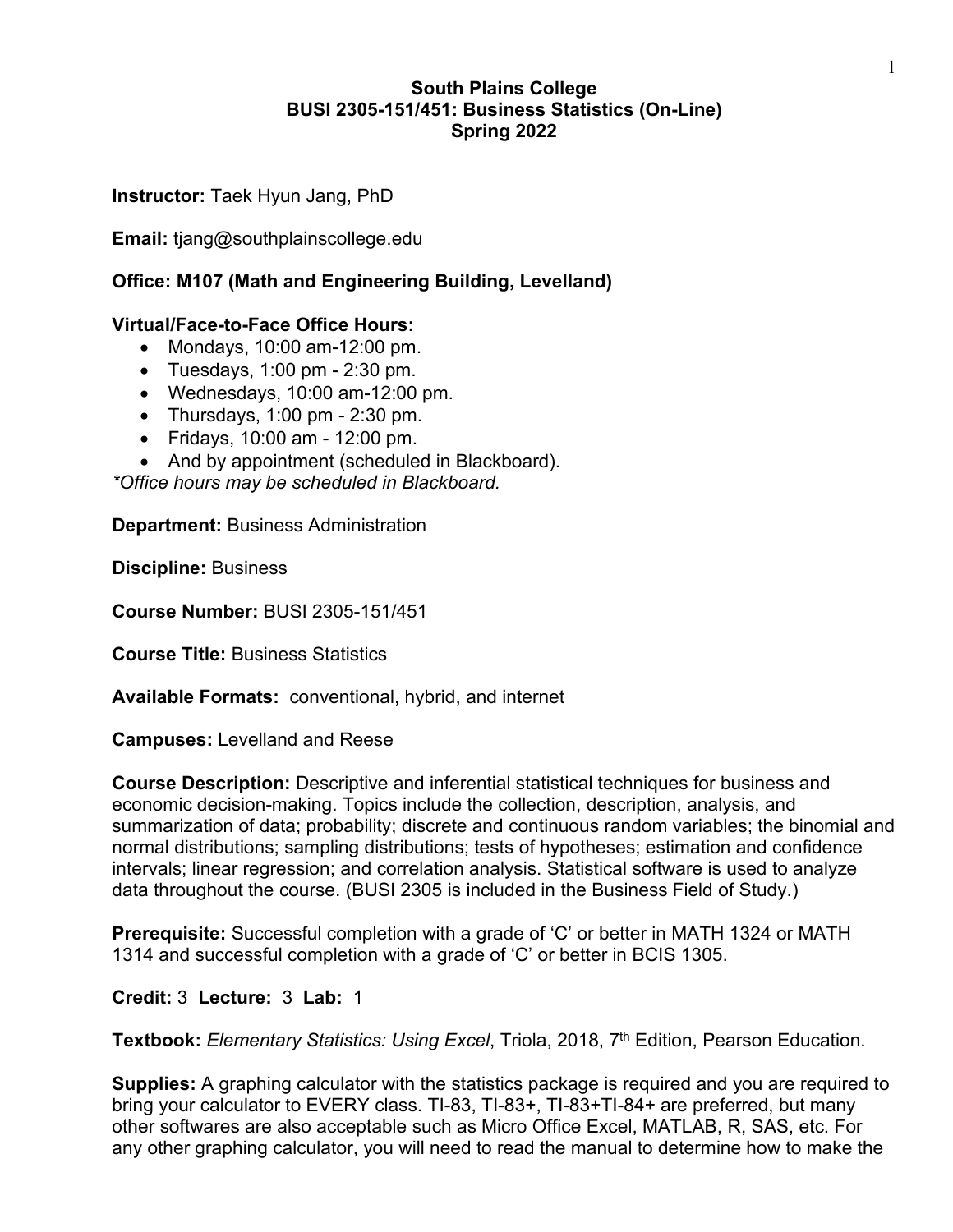processes work. Cell phones and similar devices may NOT be used as calculators. If you have any questions about your calculator or software, check with the instructor immediately.

#### **This course partially satisfies a Core Curriculum Requirement**: None **Core Curriculum Objectives addressed:**

- **Communications skills**—to include effective written, oral and visual communication
- **Critical thinking skills**—to include creative thinking, innovation, inquiry, and analysis, evaluation and synthesis of information
- **Empirical and quantitative competency skills**—to manipulate and analyze numerical data or observable facts resulting in informed conclusions

**Student Learning Outcomes:** Upon completion of this course and receiving a passing grade, the student will be able to:

- 1. Describe the random processes underlying statistical studies.
- 2. Calculate and use probability in solving business problems.
- 3. Compute descriptive statistics, construct graphs for data analysis, and interpret outcomes.
- 4. Compute and interpret measures of central tendency and dispersion.
- 5. Calculate expected values to evaluate multiple outcomes of a decision.
- 6. Describe, interpret, and apply discrete and continuous probability distributions.
- 7. Construct and interpret confidence intervals for means and proportions.
- 8. Formulate, perform, and interpret hypotheses tests (one and two population parameters).
- 9. Calculate, evaluate, and interpret simple linear correlation/regression.
- 10.Use statistical software to graph, compute, and analyze statistical data.

**Student Learning Outcomes Assessment:** A pre- and post-test questions will be used to determine the extent of improvement that the students have gained during the semester

# **Course Evaluation:**

| <b>Assessment</b>               | <b>Grading Scale</b> |
|---------------------------------|----------------------|
| Homework Assignment: 10%        | 90 or above A        |
| Excel and Lab Assignment: 10%   | 80 to 89             |
| Exams (3): 20% each (total 60%) | 70 to 79             |
| Final Exam: 20%                 | 60 to 69             |
|                                 | 59 and belowF        |

**Homework:** Homework will be assigned online through Pearson MyMath. Students can access the homework assignment from SPC Blackboard without Course ID. Typically, the homework assignments are due at 11:59 pm on Fridays of every week and allow up to 5 attempts per problem. The due date of homework will not be extended, so please check the due date often and start early to avoid the any problems due to internet or Blackboard issues.

**Excel and Lab assignments** will be uploaded on SPC Blackboard, and students must upload their solutions through SPC Blackboard by the due.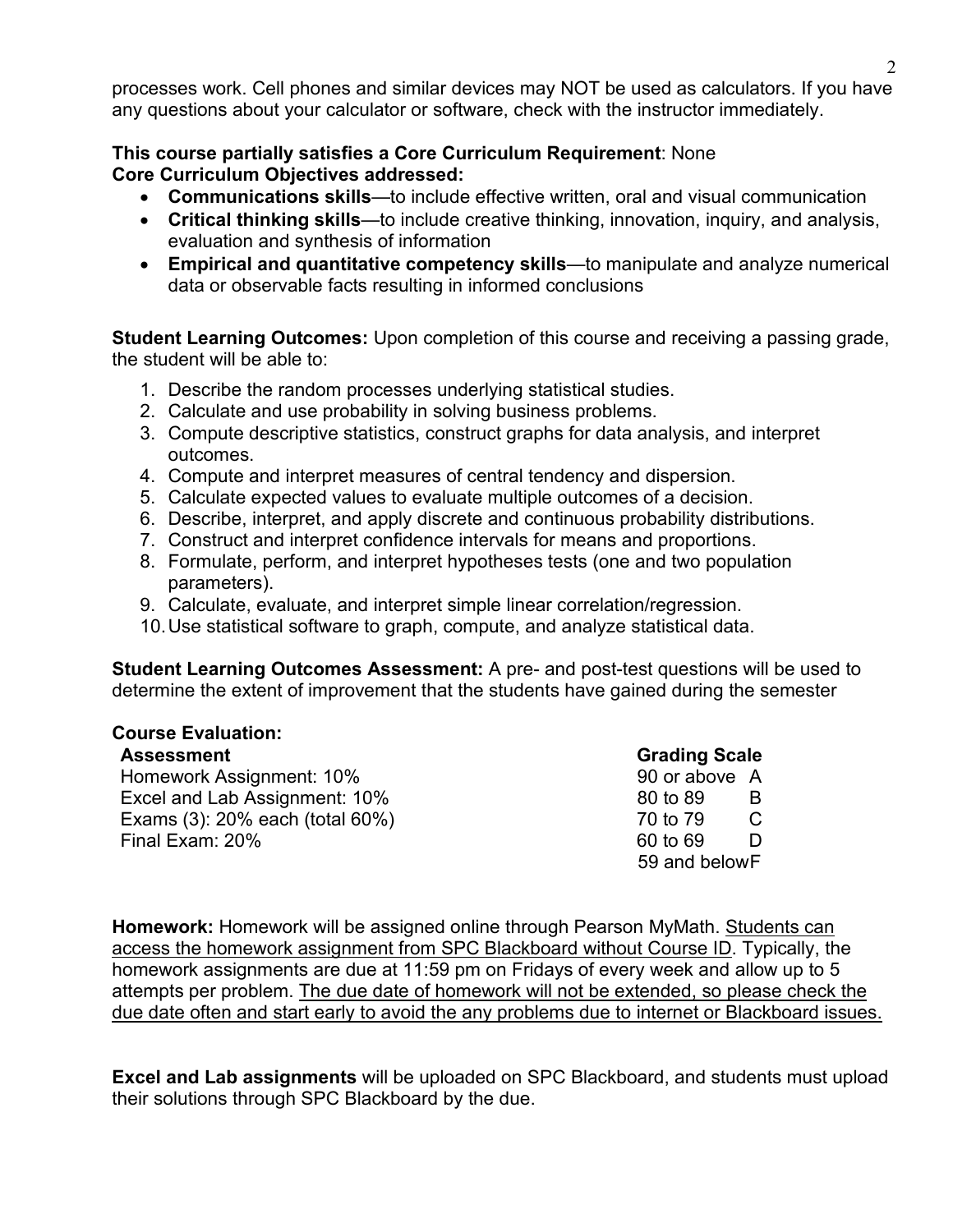## **Tentative Exam and Final Schedule:**

- Exam 1: Chapters 1, 2, 3, & 10 (Date: 02/14/2022)
- Exam 2: Chapters 4, 5, & 6 (Date: 03/28/2022)
- Exam 3: Chapters 7, 8 & 9 (Date: 04/25/2022)
- Final Exam: Comprehensive (Date: 05/11/2022)

**Make-up:** Make-up work is given at the discretion of the instructor. NO make-up exams are given without prior notification AND proper documentation. If are absent from class, have given prior notification and proper documentation of your absence, you MUST make arrangements to take the exam BEFORE the next class period.

### **Communication:**

- We will communicate through SPC Email during this semester. Pease use your SPC email for this course, otherwise I cannot guarantee I will receive and respond to other email addresses. Students can also stop by instructor's office during the office hours or make an appointment for face-to-face office hour.
- Virtual and Face-to-Face office hours are available from Monday through Friday. Students may stop by instructor's office (M107) or book the virtual meeting in Blackboard.

**Attendance/Student Engagement Policy:** Attendance and effort are the most important activities for success in this course. The instructor maintains records of the student's engagement throughout the semester. The student will be allowed to miss twenty percent (20%) of class assignments for the semester, *for any reason*. Should this number be exceeded, the instructor has the right to drop the student with a grade of F or an X, depending on the instructor's discretion.

Plagiarism violations include, but are not limited to, the following:

- 1. Turning in a paper that has been purchased, borrowed, or downloaded from another student, an online term paper site, or a mail order term paper mill;
- 2. Cutting and pasting together information from books, articles, other papers, or online sites without providing proper documentation;
- 3. Using direct quotations (three or more words) from a source without showing them to be direct quotations and citing them; or
- 4. Missing in-text citations.

Cheating violations include, but are not limited to, the following:

- 1. Obtaining an examination by stealing or collusion;
- 2. Discovering the content of an examination before it is given;
- 3. Using an unauthorized source of information (notes, textbook, text messaging, internet, apps) during an examination, quiz, or homework assignment;
- 4. Entering an office or building to obtain an unfair advantage;
- 5. Taking an examination for another;
- 6. Altering grade records;
- 7. Copying another's work during an examination or on a homework assignment;
- 8. Rewriting another student's work in Peer Editing so that the writing is no longer the original student's;
- 9. Taking pictures of a test, test answers, or someone else's paper.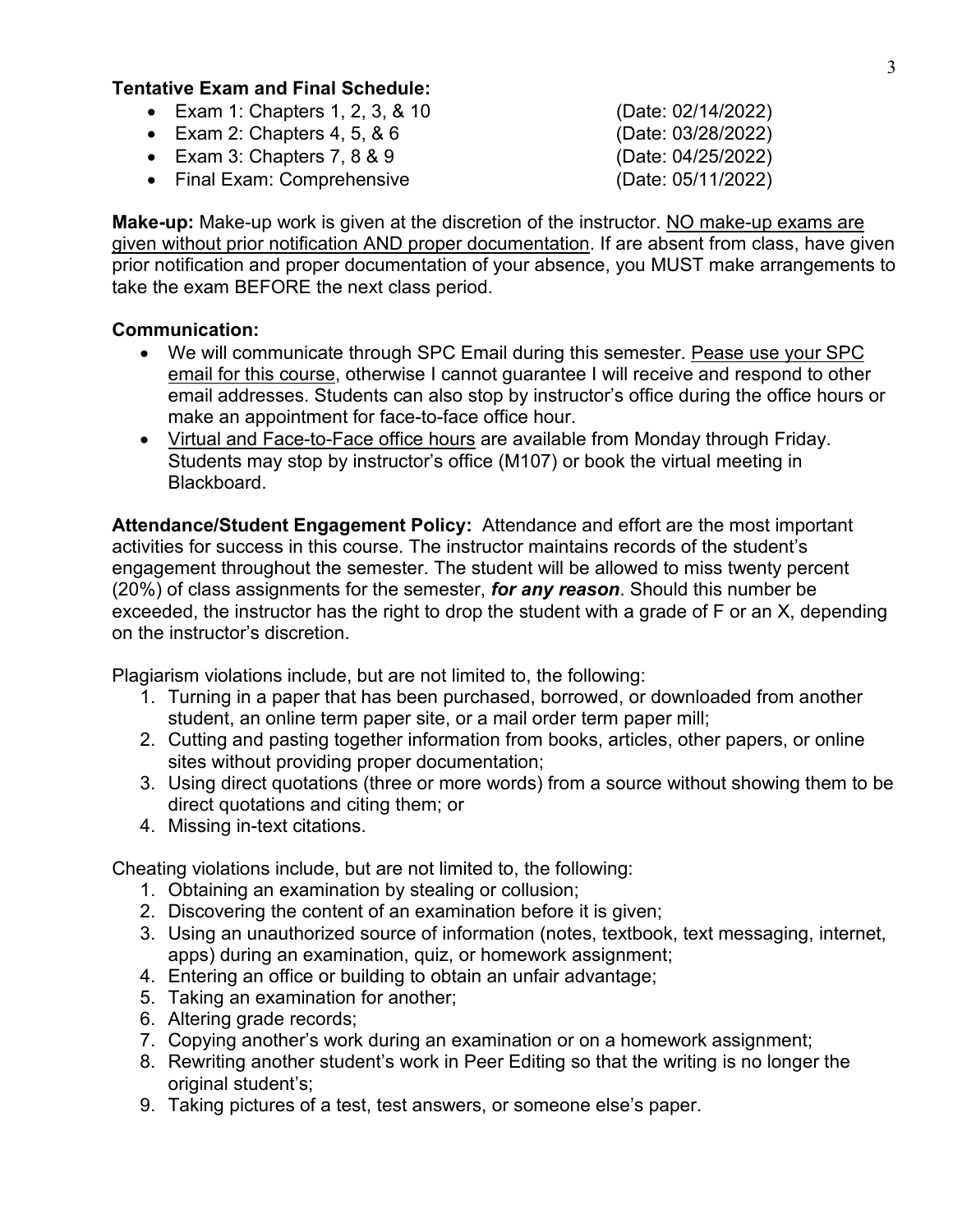**COVID Syllabus Statement:** Should be provided by the Vice-President of Student Services over email.

**Student Code of Conduct Policy**: Any successful learning experience requires mutual respect on the part of the student and the instructor. Neither instructor nor student should be subject to others' behavior that is rude, disruptive, intimidating, aggressive, or demeaning**.**  Student conduct that disrupts the learning process or is deemed disrespectful or threatening shall not be tolerated and may lead to disciplinary action and/or removal from class.

**Diversity Statement:** In this class, the teacher will establish and support an environment that values and nurtures individual and group differences and encourages engagement and interaction. Understanding and respecting multiple experiences and perspectives will serve to challenge and stimulate all of us to learn about others, about the larger world and about ourselves. By promoting diversity and intellectual exchange, we will not only mirror society as it is, but also model society as it should and can be.

**Disability Statement:** Students with disabilities, including but not limited to physical, psychiatric, or learning disabilities, who wish to request accommodations in this class should notify the Disability Services Office early in the semester so that the appropriate arrangements may be made. In accordance with federal law, a student requesting accommodations must provide acceptable documentation of his/her disability to the Disability Services Office. For more information, call or visit the Disability Services Office at Levelland (Student Health & Wellness Office) 806-716-2577, Reese Center (Building 8) 806-716-4675, or Plainview Center (Main Office) 806-716-4302 or 806-296-9611.

**Nondiscrimination Policy:** South Plains College does not discriminate on the basis of race, color, national origin, sex, disability or age in its programs and activities. The following person has been designated to handle inquiries regarding the non-discrimination policies: Vice President for Student Affairs, South Plains College, 1401 College Avenue, Box 5, Levelland, TX 79336. Phone number 806-716-2360.

**Title IX Pregnancy Accommodations Statement:** If you are pregnant, or have given birth within six months, Under Title IX you have a right to reasonable accommodations to help continue your education. To [activate](http://www.southplainscollege.edu/employees/manualshandbooks/facultyhandbook/sec4.php) accommodations you must submit a Title IX pregnancy accommodations request, along with specific medical documentation, to the Director of Health and Wellness. Once approved, notification will be sent to the student and instructors. It is the student's responsibility to work with the instructor to arrange accommodations. Contact the Director of Health and Wellness at 806-716-2362 or [email](http://www.southplainscollege.edu/employees/manualshandbooks/facultyhandbook/sec4.php) [cgilster@southplainscollege.edu](mailto:cgilster@southplainscollege.edu) for assistance.

**Campus Concealed Carry**: Texas Senate Bill - 11 (Government Code 411.2031, et al.) authorizes the carrying of a concealed handgun in South Plains College buildings only by persons who have been issued and are in possession of a Texas License to Carry a Handgun. Qualified law enforcement officers or those who are otherwise authorized to carry a concealed handgun in the State of Texas are also permitted to do so. Pursuant to Penal Code (PC) 46.035 and South Plains College policy, license holders may not carry a concealed handgun in restricted locations. For a list of locations and Frequently Asked Questions, please refer to the Campus Carry page at: <http://www.southplainscollege.edu/campuscarry.php> Pursuant to PC 46.035, the open carrying of handguns is prohibited on all South Plains College campuses. Report violations to the College Police Department at 806-716-2396 or 9- 1-1.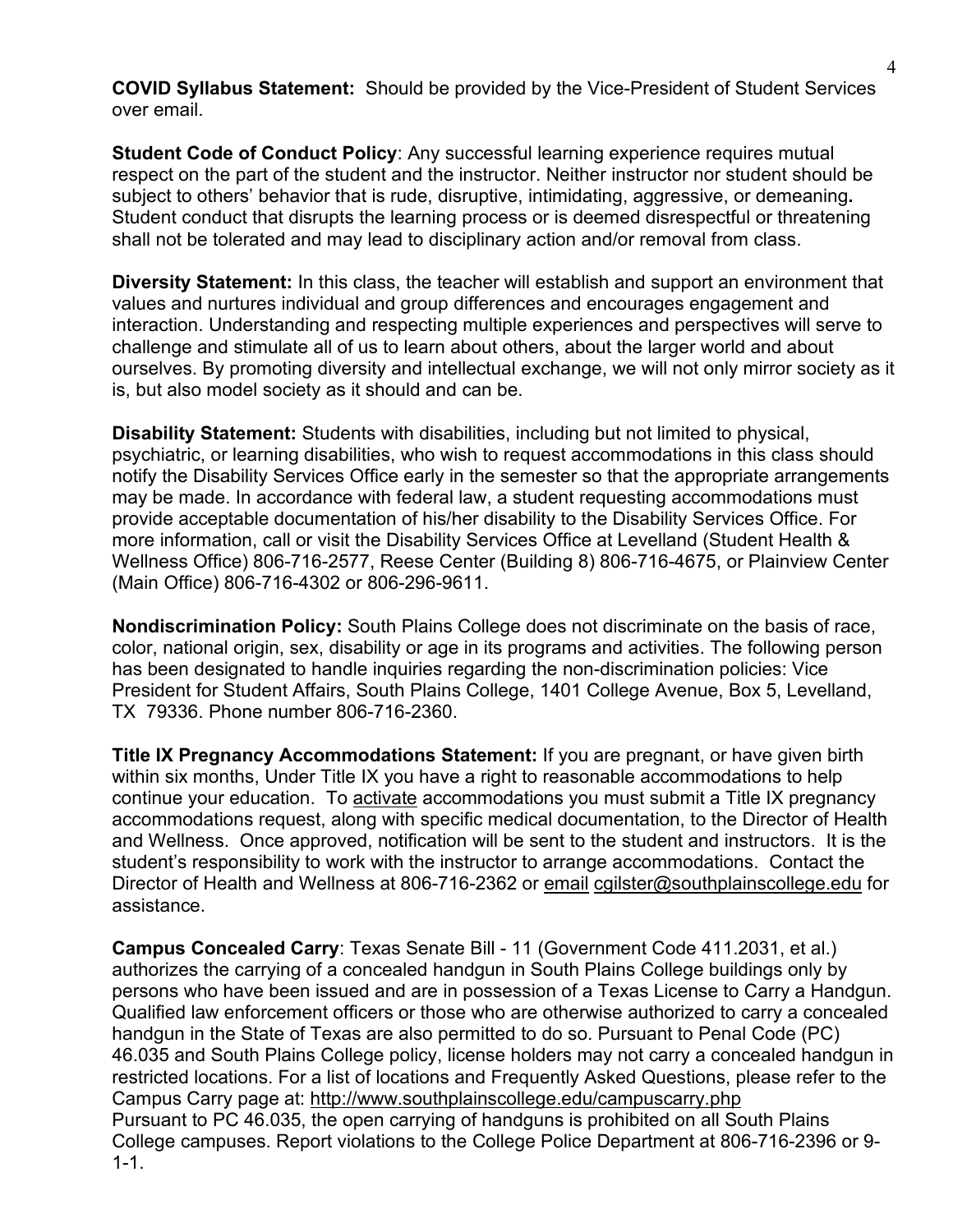**SPC Bookstore Price Match Guarantee Policy:** If you find a lower price on a textbook, the South Plains College bookstore will match that price. The difference will be given to the student on a bookstore gift certificate! The gift certificate can be spent on anything in the store.

If students have already purchased textbooks and then find a better price later, the South Plains College bookstore will price match through the first week of the semester. The student must have a copy of the receipt and the book has to be in stock at the competition at the time of the price match.

The South Plains College bookstore will happily price match BN.com & books on Amazon noted as *ships from and sold by Amazon.com*. Online marketplaces such as *Other Sellers* on Amazon, Amazon's Warehouse Deals, *fulfilled by* Amazon, BN.com Marketplace, and peer-topeer pricing are not eligible. They will price match the exact textbook, in the same edition and format, including all accompanying materials, like workbooks and CDs.

A textbook is only eligible for price match if it is in stock on a competitor's website at time of the price match request. Additional membership discounts and offers cannot be applied to the student's refund.

Price matching is only available on in-store purchases. Digital books, access codes sold via publisher sites, rentals and special orders are not eligible. Only one price match per title per customer is allowed.

Note: The instructor reserves the right to modify the course syllabus and policies, as well as notify students of any changes, at any point during the semester.